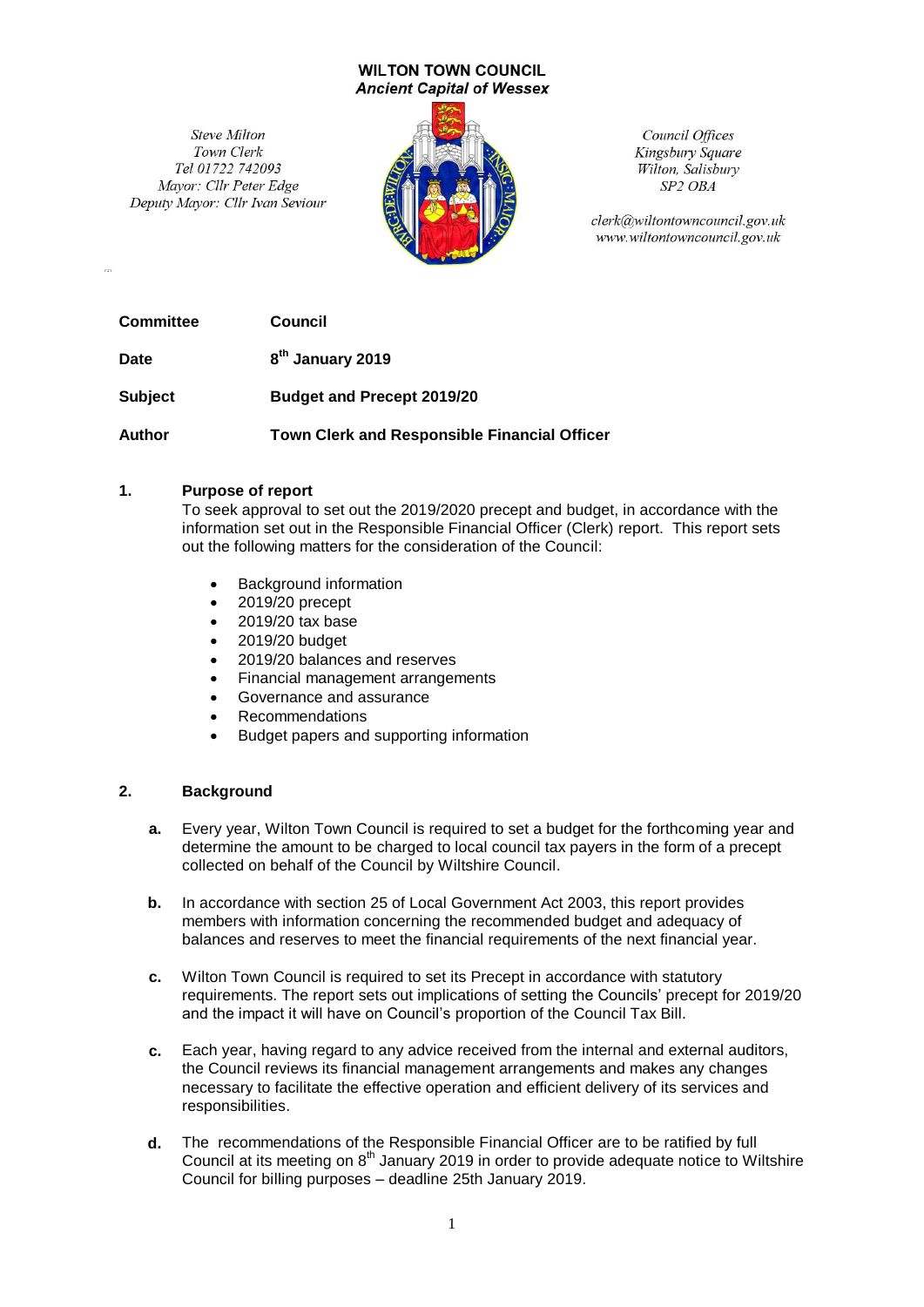## **3. 2019/20 Precept**

- **a.** The base budget requirement for Wilton Town Council in 2019/20 is £209,136 before consideration of any additional growth items. This represents an increase of £4,27 on 2018/19.The Council is now asked to agree which, if any items are to be include in the budget and to determine the level of precept required.
- **b.** The increase proposed in the precept is due to several factors:
	- A reduction in the Council Tax Base (the number of properties eligible to pay the charge).
	- Higher than normal expenditure in 2018/19 due to unplanned repairs and maintenance which is likely to impact on reserves
	- The sequencing of R2 grant funding and the carryover of costs from 2017/18
	- The need to make provision for adequate levels of reserves
	- The programme of works and projects proposed in 2019/20
- **c.** The Council is reviewing its financial management arrangements to minimise overspends in the future, to strengthen its financial controls and make provision for an adequate level of reserves. Recommendations are set out later in this report.

# **4. 2019/20 Wilton Town Council Tax Base**

- **a.** The Council Tax is based on a statutory calculation of the number of chargeable households in the parish and is used to calculate the Council Tax for the year.
- **b.** Wiltshire Council has confirmed that the 2019/20 Council Tax Base for Wilton is 1,578.48 for Band D equivalent properties. This is lower than the figure calculated for 2018/19 and the Council has asked Wiltshire Council to explain the reduction, given that new development is still ongoing at Wilton Hill.
- **c.** In response to the questions raised by Wilton Town Council, Wiltshire Council has reviewed its calculation of the tax base from 2015. Since that date, 434 properties have been added. This figure is slightly lower than the Property Inspector's estimates as it is adjusted to reflect part year occupation and staggered or non-achieved build. The tax base has increased by 305.27 band D equivalents over that period which suggests that the properties being built on average are smaller than Band D properties. It is unlikely that the ongoing veterans or older persons accommodation will significantly change this figure – they tend to be band A-B and often single occupancy.
- **d.** Notwithstanding the above, the proposed 2019/20 precept is divided by the new Tax Base of 1,578.48 to provide the Band D Council Tax figure.

## **5. 2019/20 Proposed Budget**

- **a.** The budget review task group met on 13 November and 20 December to review the budget proposals for 2019/20 and included provision for projects proposed by members of the Council and the service committees.
- **b.** The budget process has incorporated a budget review by the Responsible Financial Officer (Clerk) and the Chair of the Council's Finance and General Purposes Committee. In addition, each Service Committee has been asked to identify its spending priorities for the forthcoming year.
- **c.** All budgets have been reviewed to take into consideration spending pressures, such as officer pay awards, inflation and unavoidable growth.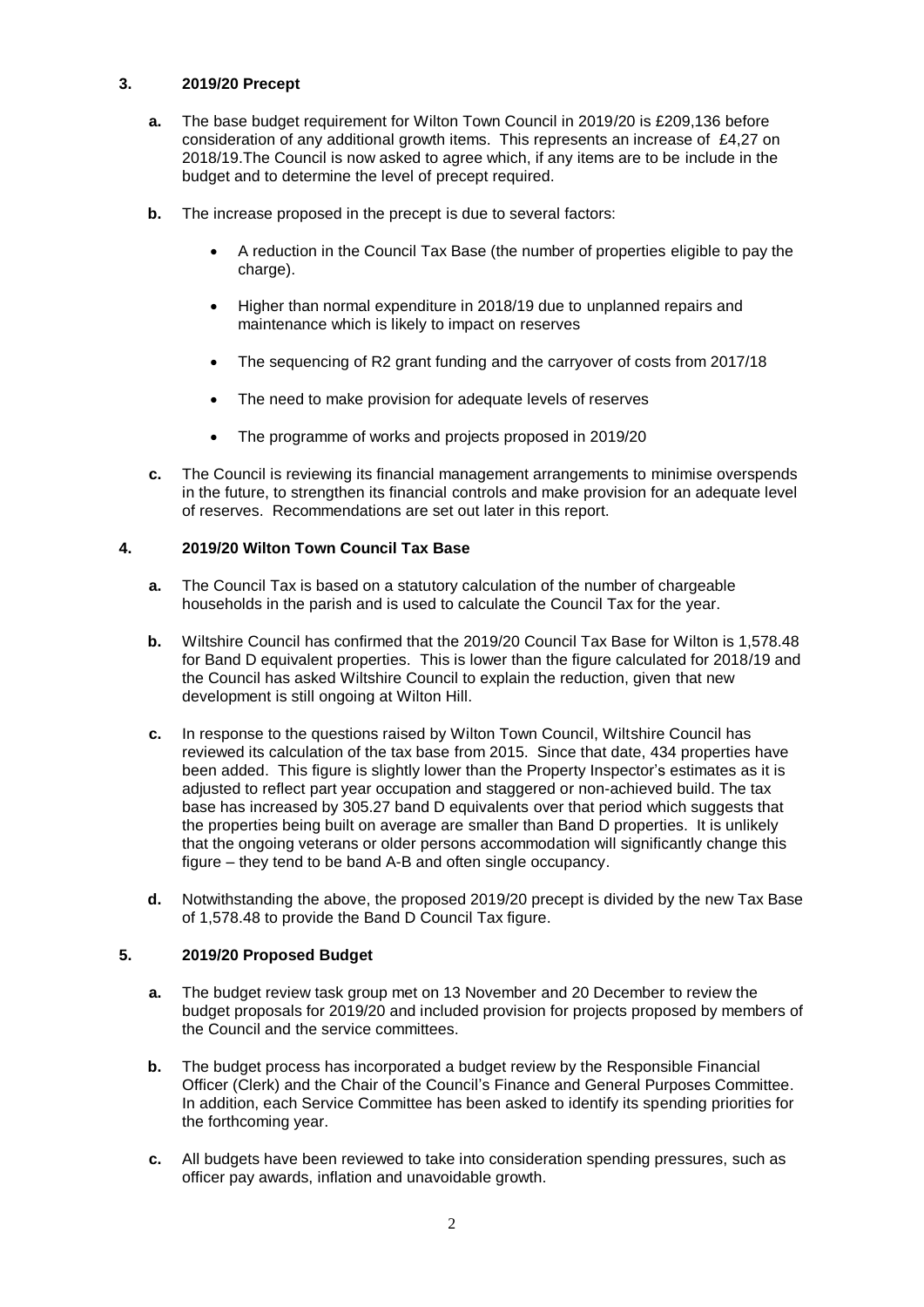- **d.** Balancing the budget has required identifying all savings and reductions which could be made to some areas of the previous budget which were underutilised, ensuring the services provided by the Council are as cost effective as possible but robust enough to meet the requirements of the next financial year.
- **e.** The budget has been set in accordance with the requirements of sections 39 to 51 of the Local Government Finance Act 1992 and the Accounting and Audit Regulations. As well as being developed on the principle of maintaining existing service levels whilst keeping the required increase in Council Tax to a minimum.
- **f.** The draft base budget for 2019/20 is attached to this report. The following items have been included in the base budget following decisions of the service committees:
	- £5,000 Neighbourhood plan
	- £2,000 Xmas lights additional lights
	- £5,000 Office toilets refurbishment
	- £1,250 Cemetery Chapel improvements
	- £7,500 Toilet cleaning and general maintenance contract
	- £10,000 Contribution to reserves
- **g.** Other items considered by the committees, but not included in the draft budget are listed below.
	- Wilton History Festival **E500** Britain in Bloom **£750**  $\bullet$  Land purchase  $(R2)$ • Eco-Town project **E1,500** • Wilton in Bloom **£750** • Wishford Road Play Area (R2) • Tennis courts electricity **E2,500** • Cycle parking **E3,000**  CCTV - additional cameras £16,000 • Electric car charging points £10,000 • Additional dog bag dispensers £200 WTC branded h-viz wear £1,000
	- Street lights Castle Lane £7,000

Members are asked to consider which items they now wish to add to the base budget. This will be presented at the meeting in order that members may assess the impact of any changes on the Precept and Band D Council Tax.

#### **6. Balance and Reserves**

- **a.** As outlined in paragraph 3 above, it is likely that the Council will only be able to balance its budget in 2018/19 through the use of reserves. This was necessary for the reasons stated. The anticipated level of reserves at year end is c£70,000. This represents 33% of the Council's annual revenue spend. However, £15,000 is earmarked in reserves to support the Neighbourhood Plan. Therefore, it is likely that available reserves will be £55,000 or 26% of annual spend. For this reason, a sum of £10,000 has been included in the base budget as a contribution to reserves.
- **b.** It is *recommended* that the Council adopts a prudent Balance and Reserves Policy, as follows:
	- Maintain a general fund balance of 30% of the net budget (not including earmarked reserves) to protect against unforeseen budget pressures and possible funding cuts.
	- Set aside sufficient sums in earmarked reserves to support future investment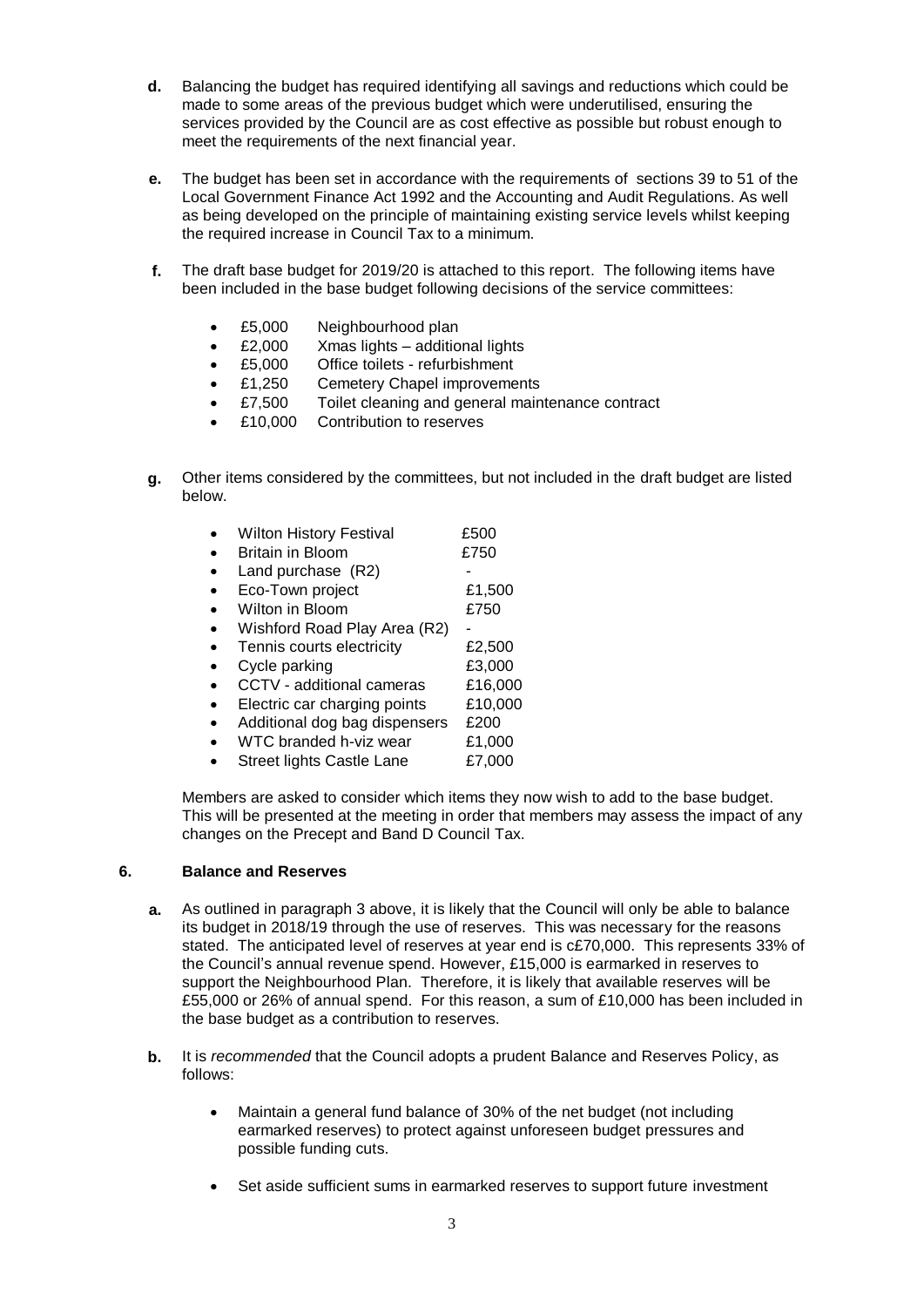requirements and other specific commitments – such as the Neighbourhood Plan.

- Undertake an annual review as part of the budget setting process.
- **c.** As stated above, the 2019/20 budget includes provision of £10,000 to increase the Council's reserves. It is recommended that similar provision is made in each of the next two years to build up the reserves to the prudent levels suggested above. With this measure in place, the level of balances and reserves will be adequate to protect against any unforeseen revenue commitments and any shortfall in anticipated income

## **7. Changes to the Council's financial management**

- **a.** The Amenities and Planning Committee has raised the issue of delegating service budgets. In the view of members, this would help to more clearly delineate the roles of the two committees, avoid duplication and increase budget accountability.
- **b.** At present, all expenditure must be authorised by the Finance and General Purposes Committee or full Council. This delays projects and often results in issues being discussed at multiple meetings.
- **c.** It would be a relatively simple matter to separate the expenditure codes into budgets for each of the service committees and this could be achieved by the start of the new financial year. It would provide each committee with its own approved service budget, regular budget monitoring reports and autonomy within the overall budget set by the Council.
- **d.** Removing duplication in this way, may mean that the frequency of meetings could be reduced to a two monthly cycle. At present the meeting schedule means that a lot of the officers' time is spent preparing for and administering meetings. This reduces the time available to implement the projects approved – something that has been a frustration for members in the past.
- **e.** It is considered that delegated budgets and improved budget monitoring would help to reduce overspends and increase budgetary discipline. At present, financial awareness is often blurred by the lack of effective budget reporting.
- **f.** The principle of budget devolution is relatively simple. Full Council would set the annual budget, including the service budgets allocated to each committee. The service committees would be required to operate within their approved budget and in compliance with the policies of the Council. Each service committee would keep its budget under review and develop budget proposals for future years for consideration and approval by the full Council. In cases where a committee needed or wished to significantly depart from its allocated budget, this would require approval by full Council.

## **8. Governance and assurance**

- **a.** The budget has been prepared in accordance with key principles of prudence and transparency, and, subject to the recommendations set out in this report, the levels of balances, reserves and contingencies within the budget are adequate. The financial year runs from 01 April to 31 March and the proposed budget is prepared in the autumn and set in January, in advance of the new financial year and is reviewed by full council before being approved.
- **b.** The budget estimates the resources required to fund the services Wilton Town Council provides, its strategic aims and objectives and to also meet community and local taxpayer needs and priorities.
- c. The Precept is to be agreed and set at the full Council meeting on 8<sup>th</sup> January 2019, to ensure the deadline set by Wiltshire Council is met, for submission of the Precept Request Form. If the deadline is not met, the Council may not receive a Precept payment for the 2017/18 year.